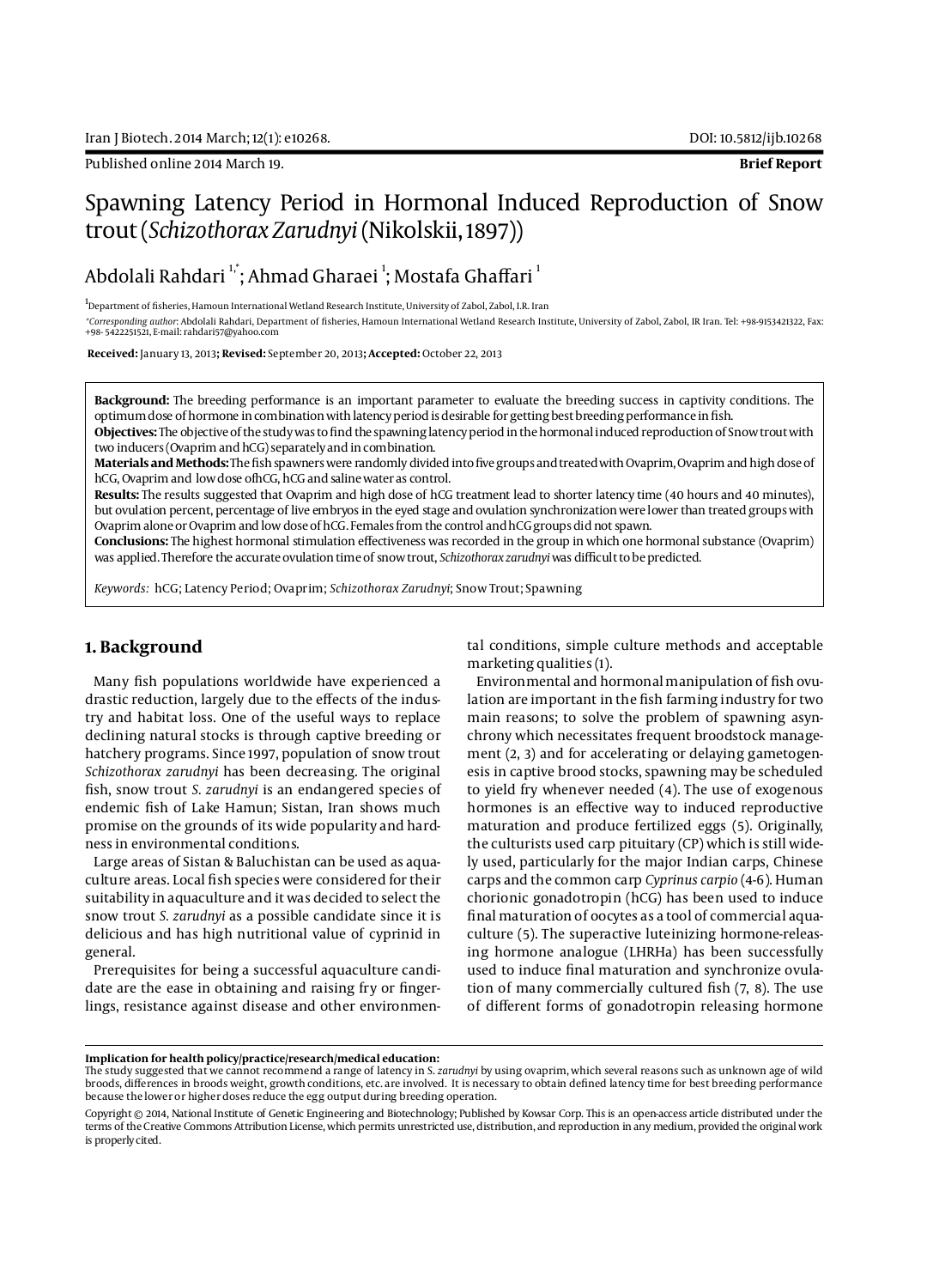agonist (GnRHa), which stimulate secretion of endogenous gonadotropin hormone (GtH) (9, 10) Ovaprim and Ovatide are analogues of salmon gonadotropin releasing hormone (sGnRHa) with a dopamine blocker activity (11). The use of sGnRHa resulted in successful stimulation of ovulation in some of cyprinids (12, 13) and catfishes (14).

The breeding performance is an important parameter to evaluate the breeding success in captive condition depending on the type of hormone used and its potency, dose of hormone and maturity status of the fish (15). The success of induced breeding also depends on the latency period, which has been studied onseveral species (16, 17). Appropriate combinations of inducing agents and stripping time always yield maximum egg output during induced breeding (18). Improper coordination between these two will lead to breeding failure (15). In view of the above, we investigated the latency period of *S. zarudnyi* under controlled condition by induced breeding with Ovaprim and human chorionic gonadotropin (hCG).

Latency period is the time interval from the first injection to ovulation (19). The ''latency period'' greatly varies among species. For example, in salmonids this period extends to a few weeks (20), in Atlantic halibut *Hippoglossus hippoglossus* (Linnaeus, 1758) is 4 – 6 hours (21), in groupers of the genus Epinephelus is 1 – 2 hours (22), whereas in the white bass *Morone chrysops* (Rafinesque, 1820) it is only 30 minutes (23).

Systematically, *S. zarudnyi* belongs to teleostei class, cypriniformes order, cyprinidae family and schizothorax genus (24). The world distribution of *S. zarudnyi* is in semi temporal freshwater of western Asia (25). This is an endemic fish in Iran and mainly found in Sistan region (26).

Although, *S. zarudnyi* is believed to be "difficult to breed" in laboratory conditions, reports of success with the induced breeding of this species are available (27, 28). However, these studies are very restricted in analyzing the overall breeding performance.

#### **2. Objectives**

The effect of different hormonal injections and latency time combinations on ovulation has not been evaluated properly in the induced breeding of *S. zarudnyi*. The objective of the study was to find the spawning latency period in the hormonal induced reproduction of Snow trout by using two inducers (Ovaprim and hCG) separately and together.

#### **3. Materials and Methods**

The brood fish for experimentation were obtained from October to December 2010 from Chahnimeh reservoirs (Sistan province, Iran) using gillnets. Fish were transported to the hatchery of the Department of Sistan Fisheries in plastic containers with well-oxygenated water and proper conditioning. After transport, the fish were treated with solution of formaline (40 ppm) for 2 hours and were then placed in earth pond (0.35 ha area) until March.

Females and males Snow trout used in the experiments were 1328  $\pm$  45 and 632  $\pm$  17.6 g respectively. Age of the fish was not determined. At the time of reproductive season (March - April), when the water temperature was increasing, 44 females and 53 males fish were selected. Females with soft, distended belly and pink-red genital papilla and males, which released milt when subjected to gentle pressure on the abdomen area, were selected. Males and females fish were placed in separate concrete tanks of running water of 14-18˚C for 10 - 12 hours. Prior to injections, fish were anaesthetized in a water bath containing  $0.05 - 0.07$  mg. L<sup>-1</sup> clove solution.

Hormones used in this study were Human chronic gonadotropine –hCG (Pregnyl) provided by Daroupakhsh Co. for Pharmaceuticals and Chemicals Industries, Tehran, I.R. of Iran, under license of Organon, Oss Holland. Ovaprim contains the synthetic GnRH analog and domperidone dissolved in propylene glycol at 20 μg.mL -1 and 10 mg.mL -1, respectively obtained from Syndel Laboratories, Ltd., Vancouver, Canada.

After 24 hours of acclimation in 15-17°C water, the fishes were treated with hormonal injections. Fishes were divided into five groups Females in groups 1-4 received 1.5 mL Ovaprim .Kg -1 B.W., Ovaprim + high dose of hCG (1.2 mL.kg $-1$  + 5000 IU.Kg $-1$ ), Ovaprim + low dose of hCG (1.5 mL.Kg  $^{-1}$  + 1300 IU.Kg  $^{-1}$ ), 2000 hCG mg.Kg  $^{-1}$  respectively and the fifth group treated with NaCl 0.3 mg.kg $^{-1}$ as control group. Males in groups 1-4 received hormones synchronized to the 2nd female's injection as 0.3 mL Ovaprim.Kg  $^{-1}$  B.W., Ovaprim + hCG (0.3 mL.kg  $^{-1}$  + 1500 IU.Kg<sup>-1</sup>), Ovaprim + hCG (1.5 mL.Kg<sup>-1</sup>+ 200 IU.Kg<sup>-1</sup>), 500 hCG IU.Kg<sup>-1</sup>, respectively and the fifth group received NaCl 0.3 mg.Kg<sup>-1</sup> as control group. All injections were intraperitoneal at the base of the pectoral fin. Time intervals between respective injections were 24 hours, but this time between 3rd and 4th injections were 12 hours. Temperature during experiments was 15-17°C.

Fecundity rate was estimated by using volumetric technique. This technique is relying on simple proportionality to estimate the total fecundity from a specific number of eggs in a known volume of a subsample and a value for the total volume of the sample, and then calculate the total number of eggs in the ovary.

## *3.1. Statistical Analysis*

The differences in latency period, survival of embryos to the eyed stage and survival of embryos from eyed stage to the larvae data were analyzed using one way analysis of variance (ANOVA) at minimum significant of  $P < 0.05$ . Regression analysis was performed to determine the correlation between latency time with body weight and latency time with ovulation.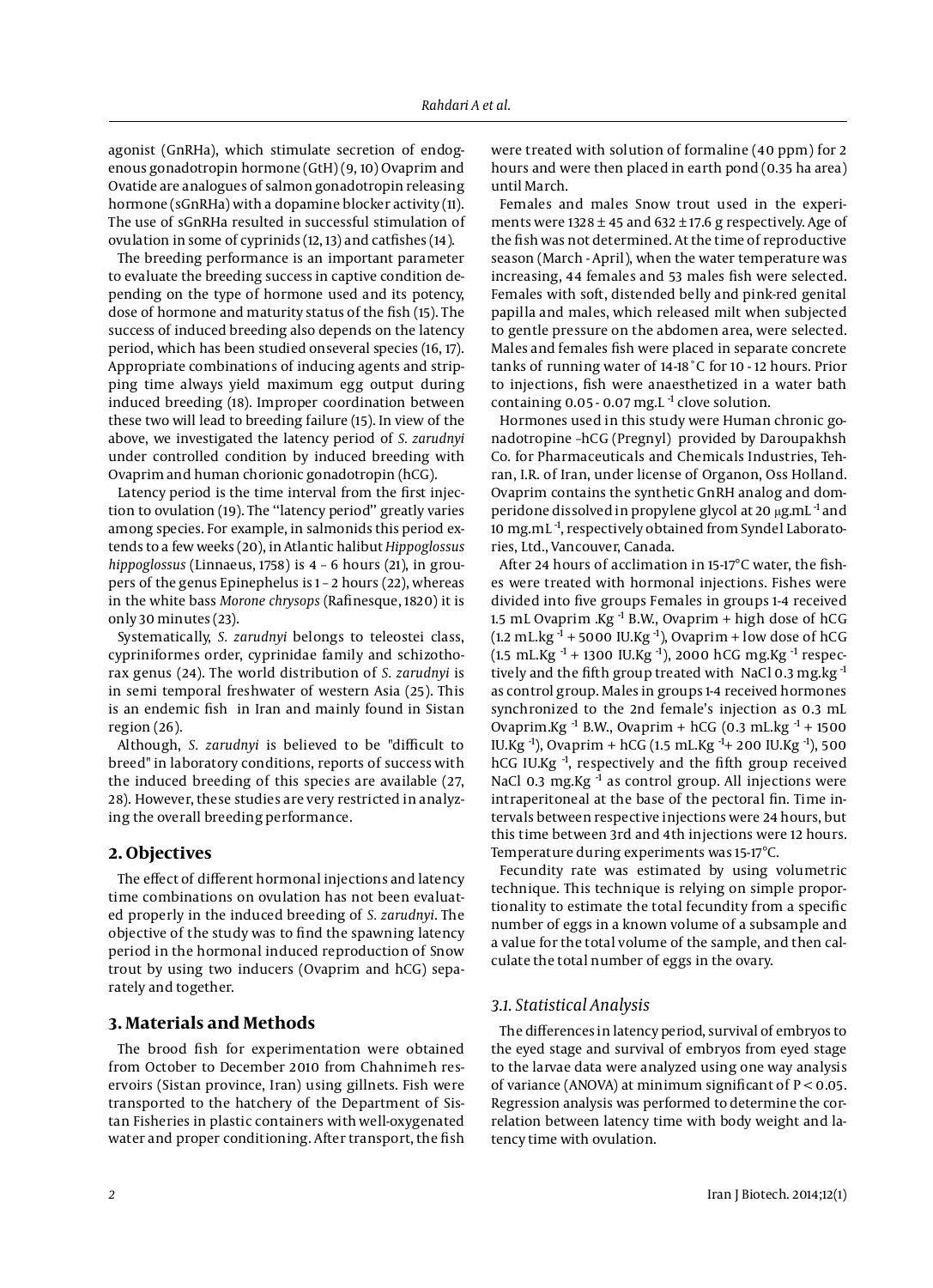#### **4. Results**

Results on the response to hormonal induction of ovulation, survival of embryos to the eyed stage, survival of embryos from eyed stage to the larvae, synchronization of ovulation and latency period for the different experiments are summarized in Table 1.

Successful ovulation was only obtained with Ovaprim. No female ovulated either in groups receiving hCG alone or control (groups 4 and 5).

#### **5. Discussion**

The latency period or response time is the time between the first hormonal injection and ovulation. This time is often related to the water temperature and the period, which decreases with an increase in temperature (29), but in this study we investigate the latency time at same temperature with different doses and types of hormonal injections.

Important differences were observed in latency time after the application of different spawning media (30). Differences in the latency time of tench (*Tinca tinca*) were observed in the case of different spawning agents (31). In our study, the latency periods between the hormonal stimulation and the ovulation with Ovaprim, Ovaprim + hCG (low dose) and Ovaprim + hCG (high dose) treatments were  $60.15 \pm 12.05$  hours,  $59 \pm 8.38$  hours, and  $40.67$ ± 6.35 hours, respectively (Table 2). In order to perform statistical analysis, the hour: minute format was transformed in only minute format, thus the maximum latency time was for Ovaprim as  $3609 \pm 723.05$  minutes, while the minimum mount was  $2440 \pm 381.05$  minutes for Ovaprim + hCG (high dose). The longtime of latency defined as lack of synchronization in achievement of readiness for spawning by the fish. The latency period of *S. zarudnyi* ranged from 34.5 - 71 hours at 16-17°C after administration of Ovaprim.

In case of stimulation with Ovaprim, we suggest application of the preceding injection of Ovopel (preparation containing a mammal analogue of GnRH and dopamine antagonist–metoclopramide) allowed shortening the time of ovulation to 48 hours in case of the dace (*Leuciscus leuciscus*) and 36 hours in case of the ide

(*Leuciscus idus*) and synchronize it significantly (32). The shortest time between injections and ovulation was noted when Ovaprim with high dose of hCG was used as a spawning agent, almost 30% smaller in contrast to the fishes stimulated with Ovaprim singly or combination with low dose of hCG. In the case of ovaprim, females were responding in a longer period of time, but there was so much better ovulation (83.3%) results in comparison with females receiving Ovaprim and hCG, especially ovaprim and high dose of hCG (25%).

The differences in latency time in females treated with GnRHa, hCG and other hormonal preparations were previously reported in many species such as carp, and asian catfish *Pangasius hypophthalmus*. (33-35). It may be explained by the fact that GnRH release from the pituitary glands and the ovarian responses to the released hormones are sequential processes while in fishes injected with carp pituitary extract (C.P.E.) the ovarian response to the exogenous GtH was a single process. Probably hCG similar to C.P.E. acts on the gonads while GnRHa acts at a higher level of the reproductive axis. CPE usually involves a shorter latency time than Ovaprim, and this was noted in the case of cyprinids (35-37).

Another reason could be propylene glycol as a GnRHa + domperidone solvent cause lesser releasing of this compound in the blood circulation compared to hCG solution, which cause higher levels of latency period in GnRHa + domperidone treated fishes (10). In other words, it may be explained by the fact that GnRH release from the pituitary and the ovarian response to the released hormones is a sequential process while in fish injected with carp pituitary extract the ovarian response to the exogenous GtH was a single process (38). In snow trout, hCG has shortened the latency time, although this advantage cannot cover other hCG disadvantages in snow trout induced spawning.

The statistical analysis showed a Pearson correlation coefficient of 41 between latency time and fish body weight (group 1), meaning that there is a moderate positive relationship between the two variables (Figure 1). But, in groups 2 and 3, ovulation percentages were very low in comparison with group 1 (Table 1), so it is not necessary to discuss about their relationships.

| Table 1. Latency Period and Ovulation Percent of Snow Trout Treated with Different Hormones and Doses |                          |            |                               |                                |                |                          |  |  |  |  |  |
|-------------------------------------------------------------------------------------------------------|--------------------------|------------|-------------------------------|--------------------------------|----------------|--------------------------|--|--|--|--|--|
| Groups <sup>C</sup>                                                                                   | Ovulation.%              |            | <b>Working Fecundity,</b>     | <b>Mean Volume of</b>          | Latency period |                          |  |  |  |  |  |
|                                                                                                       | Full o.                  | Partial o. | $No.(\%)$                     | Eggs/Fish, mL                  | (hh:mm)        | Min, No. (%)             |  |  |  |  |  |
|                                                                                                       | 63.3                     | 20         | 39531.25±7802.30 <sup>a</sup> | 172.5 $\pm$ 25.09 $a$          | 60:09          | 3609±723.05 <sup>a</sup> |  |  |  |  |  |
| $\overline{2}$                                                                                        | $\overline{a}$           | 25.0       | 18265.5±9704.69 b             | $246\pm28.21$ <sup>b</sup>     | 40:40          | 2440±381.05 <sup>b</sup> |  |  |  |  |  |
| 3                                                                                                     | 8                        | 25         | 15682.33±5982.30 <sup>b</sup> | $131.6 \pm 19.02$ <sup>b</sup> | 59:00          | 3540 $\pm$ 503.05 $a$    |  |  |  |  |  |
| $\boldsymbol{4}$                                                                                      | $\overline{\phantom{a}}$ | $\Omega$   |                               |                                |                |                          |  |  |  |  |  |
| 5                                                                                                     |                          | $\Omega$   | $\overline{\phantom{a}}$      |                                |                |                          |  |  |  |  |  |

<sup>c</sup> Groups designated by the same letter are not significantly different (P > 0.05).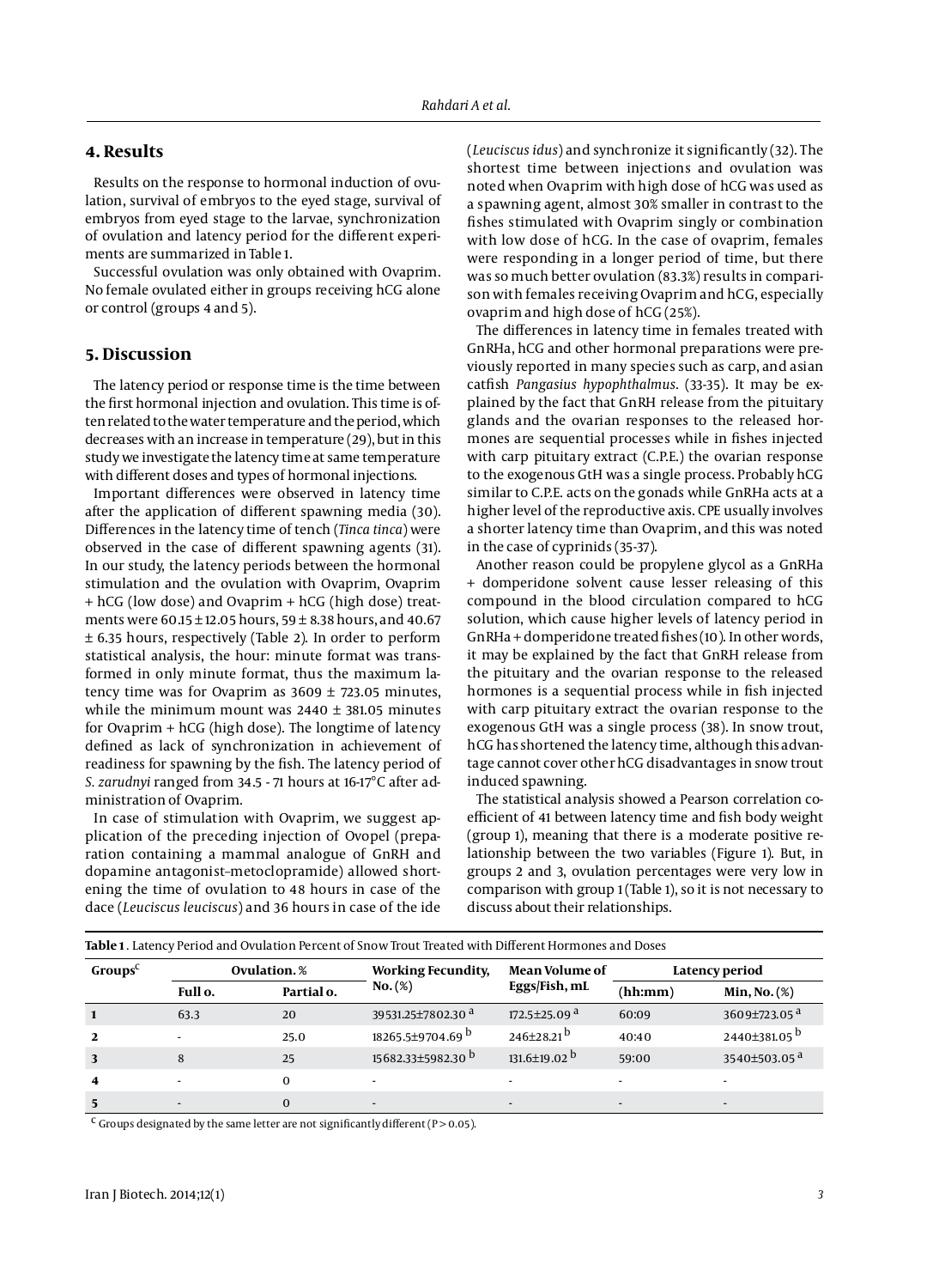| Table 2. Latency Time Between Hormonal Injection and Ovulation of Snow Trout. |                                         |           |                                |                         |                     |      |              |  |  |  |
|-------------------------------------------------------------------------------|-----------------------------------------|-----------|--------------------------------|-------------------------|---------------------|------|--------------|--|--|--|
| <b>Fish Num-</b><br>bers                                                      | Date and<br><b>Hour of</b><br>Injection | Weight, g | Number of<br><b>Injections</b> | Time of Re-<br>sponding | <b>Latency Time</b> |      | Group, No.   |  |  |  |
|                                                                               | (D.M.YY)<br>hh:mm)                      |           |                                | (D.M.YY)<br>hh:mm)      | (hh:mm)             | min  |              |  |  |  |
| $\mathbf{1}$                                                                  | 07.03.10 08:30                          | 1300      | 2                              | 08.03.10 19:00          | 34:30               | 2070 | $\mathbf{1}$ |  |  |  |
| 2                                                                             | 07.03.10 08:30                          | 1260      | 2                              | 09.03.10 07:30          | 47:00               | 2820 | $\mathbf{1}$ |  |  |  |
| 3                                                                             | 07.03.10 08:30                          | 1100      | 3                              | 09.03.10 19:30          | 59:00               | 3540 | $\mathbf{1}$ |  |  |  |
| 4                                                                             | 07.03.10 08:30                          | 1170      | 3                              | 09.03.10 19:30          | 59:00               | 3540 | $\mathbf{1}$ |  |  |  |
| 5                                                                             | 07.03.10 08:30                          | 1270      | 3                              | 09.03.10 19:30          | 59:00               | 3540 | $\mathbf{1}$ |  |  |  |
| 6                                                                             | 07.03.10 08:30                          | 1470      | 3                              | 09.03.10 19:30          | 59:00               | 3540 | $\mathbf{1}$ |  |  |  |
| 7                                                                             | 07.03.10 08:30                          | 2500      | $\overline{4}$                 | 10.03.10 07:30          | 71:00               | 4260 | $\mathbf{1}$ |  |  |  |
| 8                                                                             | 07.03.10 08:30                          | 1100      | 4                              | 10.03.10 07:30          | 71:00               | 4260 | $\mathbf{1}$ |  |  |  |
| 9                                                                             | 07.03.10 08:30                          | 1300      | $\overline{4}$                 | 10.03.10 07:30          | 71:00               | 4260 | $\mathbf{1}$ |  |  |  |
| 10                                                                            | 07.03.10 08:30                          | 1200      | 4                              | 10.03.10 07:30          | 71:00               | 4260 | $\mathbf{1}$ |  |  |  |
| $\mathbf{2}$                                                                  | 11.03.10 10:00                          | 1320      | 2                              | 12.03.10 23:00          | 37:00               | 2220 | 2            |  |  |  |
| 4                                                                             | 11.03.10 10:00                          | 1900      | 2                              | 13.03.10 10:00          | 48:00               | 2880 | 2            |  |  |  |
| 8                                                                             | 11.03.10 10:00                          | 1570      | 2                              | 12.03.10 23:00          | 37:00               | 2220 | 2            |  |  |  |
| 1                                                                             | 12.03.10 08:00                          | 1000      | 2                              | 15.03.10 05.00          | 69:00               | 4140 | 3            |  |  |  |
| 3                                                                             | 12.03.10 08:00                          | 1100      | 3                              | 14.03.10 16.40          | 56:40               | 3400 | 3            |  |  |  |
| 4                                                                             | 12.03.10 08:00                          | 1500      | 3                              | 14.03.10 21.20          | 61:20               | 3680 | 3            |  |  |  |
| 5                                                                             | 12.03.10 08:00                          | 1180      | 3                              | 14.03.10 09.00          | 49:00               | 2940 | 3            |  |  |  |

*Rahdari A et al.*

The weak intensity R square of 0.05 meaning that approximately no percent of the variation in the ovulation latency time can be explained by the body weight in group 1 and the equation of the linear regression is  $y = 0.4112x + 3046.9 +$ 3046.9 (Figure 1).

The statistical analysis shows a Pearson correlation coefficient of 0.02 between latency and ovulation of fishes meaning that there is a moderate negative relationship between the two variables, and a weak intensity R square of 0.36, meaning that approximately forty percent of the variation in the ovulation latency time can be explained by the latency time, the equation of the linear regression was  $y = -0.0234x$ + 161.47 (Figure 2).

The study suggests that we cannot recommend a range of latency in *S. zarudnyi* by using Ovaprim; this is due to several reasons such as unknown wild broods, differences in broods weight, growth conditions, etc. It is necessary to find defined latency time for best breeding performance because the lower or higher doses would reduce the egg output during breeding operation. This information is of value for a commercial hatchery to get maximum quantity of egg during induced spawning of this snow trout. It seems that further studies on ovulation stimulation with Ovaprim can be recommended. The results would allow optimize the reproduction effects of this interesting species.

#### **Acknowledgements**

There is no acknowledgment.



**Figure 1.** Scatter Plot for Relationship Between the Spawning Latency and Body Weight of Snow Trout (Group 1).





*4* Iran J Biotech. 2014;12(1)